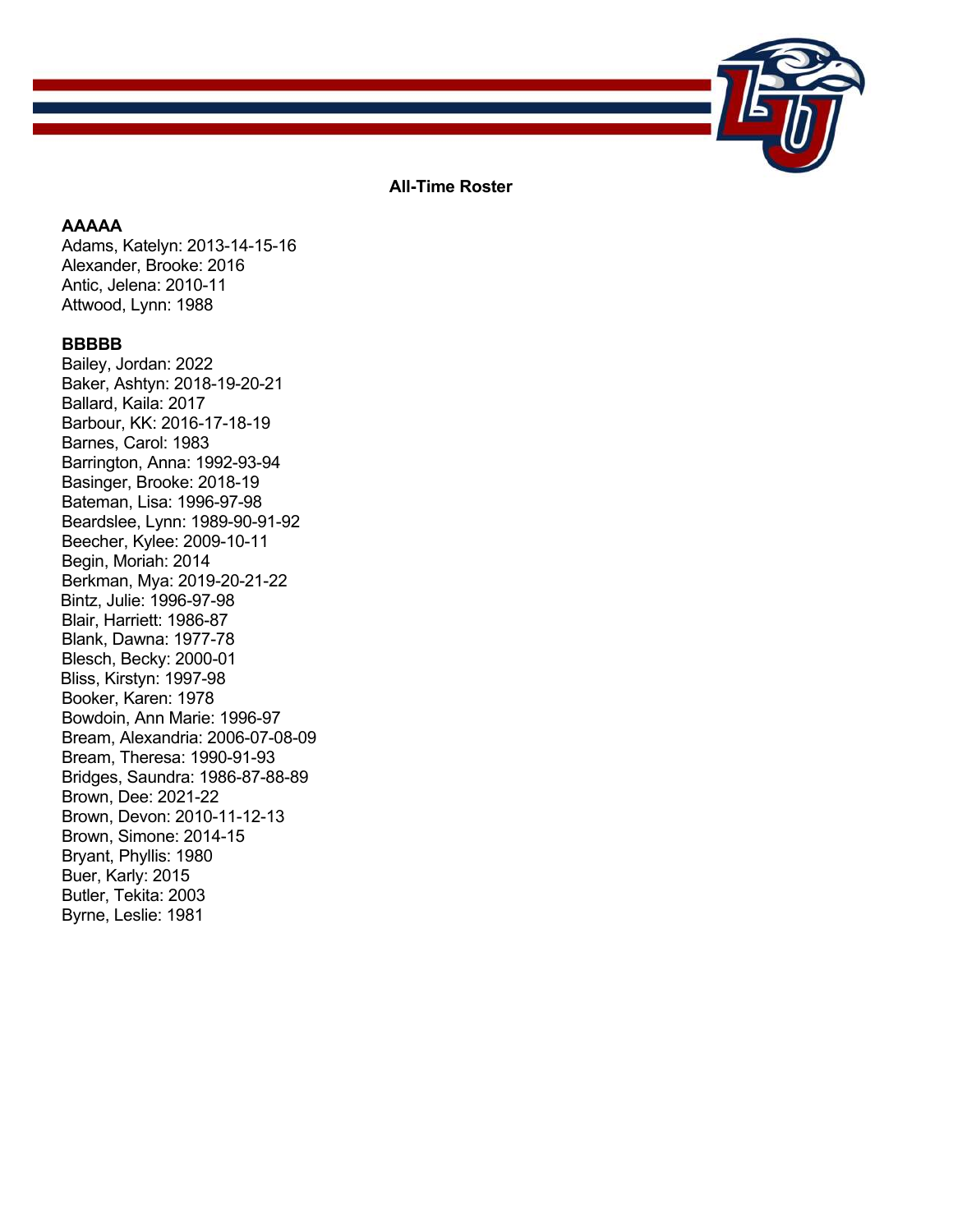# **CCCCC**

 Campbell, Brittany: 2009-11-13 Canady, Beth: 1978-79-80-81 Cason, Zandrique: 2000 Christians, Gayle: 1976-77 Clark, Angie: 1984 Clark, Audrey: 2020-21-22 Coates, Marilyn: 1976-77 Coggins, Ramona: 1979 Coleman, Dawn: 1991-92-93-94 Cooper, Lil: 1976-77-78-79 Cooper, Liz: 1976 Coulter, Cami: 1981 Cox, Stephanie: 1988-89-90 Coy, Carra: 2010 Criss, Trena: 1976-77-78-79 Crowder, Tatyana: 2016-17-18-19 Curry, Carolyn: 1996

#### **DDDDD**

 d'Oliveira, Sophia: 2021 Dale, Danika: 2009-10-11-12 Dawson, Aundrea: 2003-04 Dwyer, Pam: 1982-83

## **EEEEE**

Eaddy, Jennifer: 1995-96 Edgegreen, Judy: 1976-77 Ekkela, Karrmayne: 1982 Ellis, Sadalia: 2013-14-15-16 Ensing, Kim: 1988-89 Ervin, Penny: 1982-83-84 Ewalefo, Vivian: 2004

## **FFFFF**

Faber, Sarah Beth: 1986 Fairfax, Jennifer: 1990-91-92-93 Fasnacht, Allyson: 2005-06-07-08 Feagin, Jamie: 2004-05-06-07 Feenstra, Katie: 2002-03-04-05 Feenstra, Meribeth: 2000-01-02-03 Fisher-Davis, Jaymee: 2013-14-15-16 Flynn, Coleen: 1983 Ford, Sheila: 1983-84-85-86 Foreid, Susan: 2001-02-03 Fox, Sondra: 1989 Frazee, Megan: 2006-07-08-09 Frazee, Molly: 2006-07-08-09 Frazee, Moriah: 2006-07-08-09 Frazier, Emily: 2011-13-14-15 Freeman, Dena: 1993-94-95-96 Freet, Sharon: 1984-85-86-87 Fricke, Michelle: 2000-01-02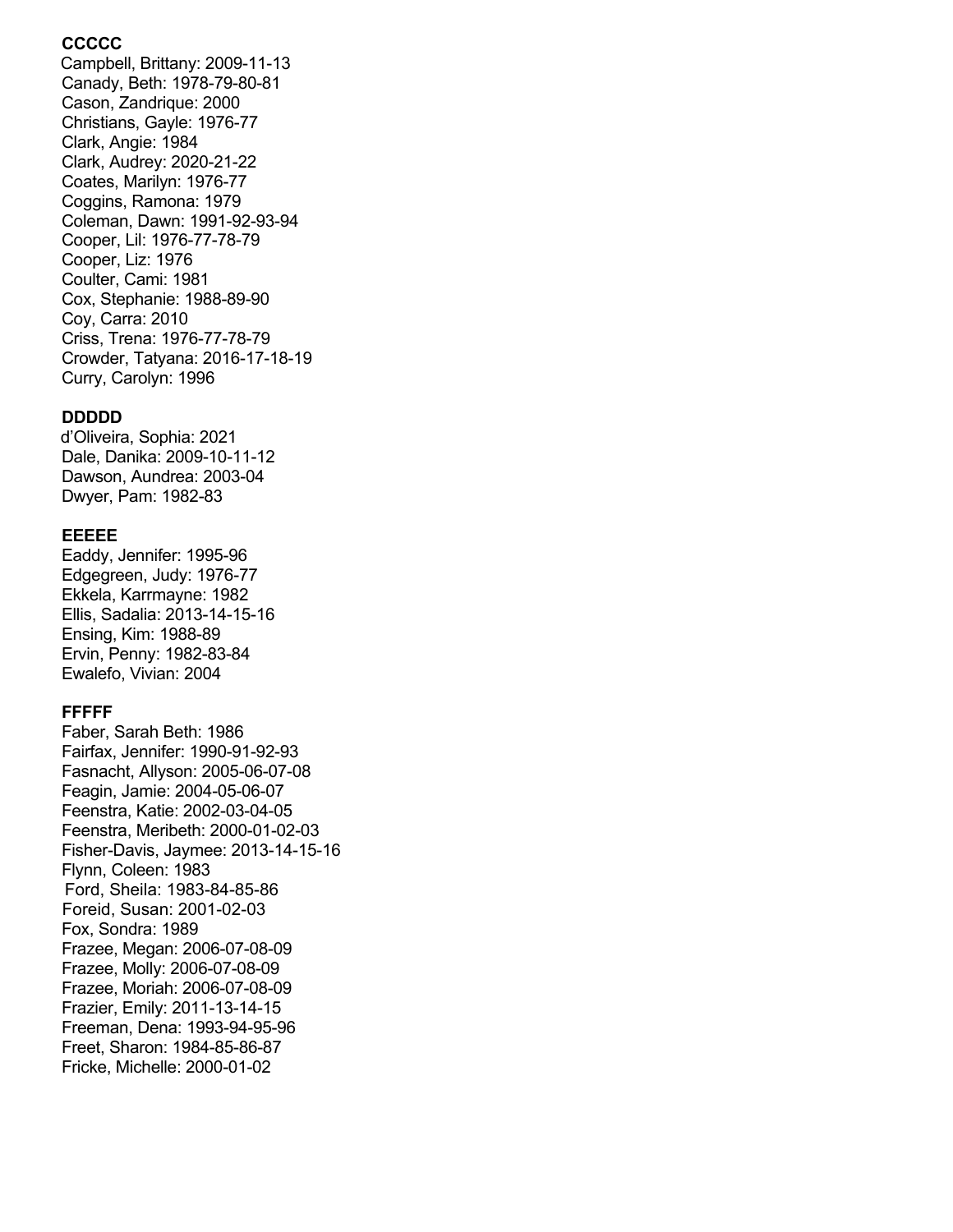## **GGGGG**

Gallant, Patti: 1985 Gardner, Jasmine: 2011-12-13-15 Gomes, Helen: 1976-77-78-79 Gomes, Reggie: 1976-77-78-79 Gouch, Karen: 1988 Green, Keyen: 2017-18-20 Grooms, Janet: 1976 Gulley, Ria: 2019-20 Gunsallus, Brenda: 1980-81

## **HHHHH**

Hammond, Rachel: 2006-07-08-09 Hanson, Tesh: 2014 Harris, Pam: 1979 Harris, Trish: 1982-83-84-85 Herr, Karen: 1980-81 Hess, Emma: 2022 Hillyer, Sarah: 1992 Hodges, Jordan: 2022 Holloway, Ginny: 1992-93-94-95 Hopkins, Beth: 1993-94-95 Houff, Marsha: 1992

# **IIIII**

Ilic, Iva: 2017-18 Ingalls, Robin: 1988-89-90 Isaacs, Lona: 1982-83 Iverson, Alyssa: 2021-22

## **JJJJJ**

Jackson, Erma: 1994-95-96-98 Jacobs, Julie: 1985 Jasinskaite, Agne: 2001-02-03 Johnson, Angie: 1992-94-95 Johnson, April: 1991 Johnson, Keri: 1995-96 Johnson, Michelle: 1995 Johnson, Mikal: 2016 Johnson, Nene: 2017-18 Johnson, Wendy: 1989-90-91-92 Johnson-Graham, Kierra: 2017-18-19-20 Joiner, Kelly: 1980-81 Jones, Carol: 1976 Jones, Leslie: 2004-05-06-07

## **KKKKK**

Kearney, Catherine: 2012-13-14-15-16 Keck, Malynda: 1983-84-85-86 Kestner, Makaela: 2021 Kettery, Miranda: 1999-2000 Kisseleva, Elena: 1997-98-99-2000 Kong, Mari: 1998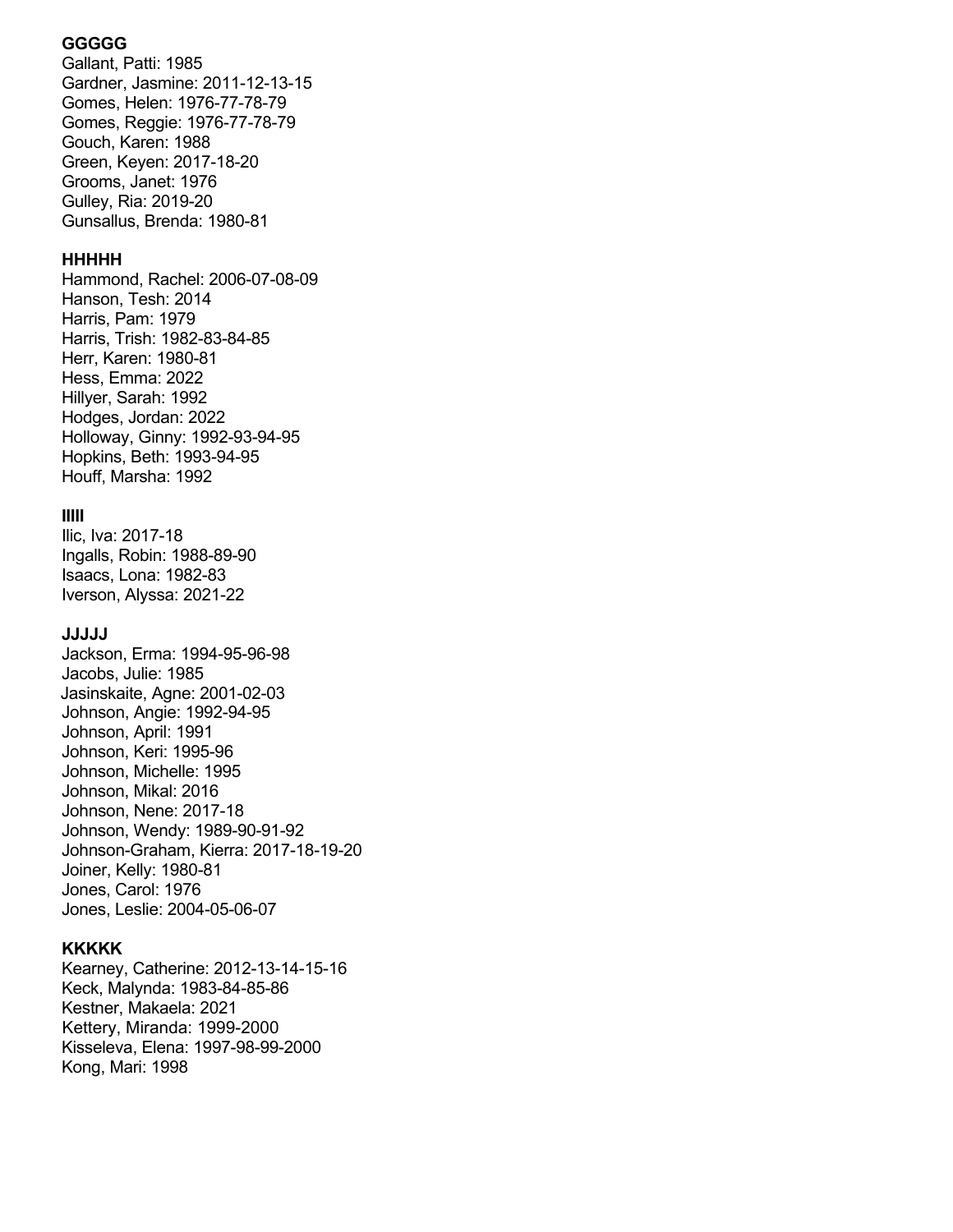# **LLLLL**

Larose, Tracy: 1988-89 Lassiter, Paula: 1990 Leatherwood, Candice: 2015-16 Leonard, Monique: 2001-02-03-04 Lidstone, Donna: 1982-83 Lightfoot, Rebecca: 2006-07-08-09 Lindstrom, Nenna: 2020-21-22 Linton, Temesia: 1978 Lunsford, Terika: 2011-12-13 Lytle, Emily: 2019-20-21

#### **MMMMM**

Maine, Kittery: 2008-09-11 Makurat, Ola: 2017-18 Margeviciute, Rima: 2003-04-05 Markova, Alise: 2022 Martin, Kelly: 1982 Mason, Leslie: 1987 Massey, Melany: 1994 May, Melanie: 1981 Mays, Amber: 2009-10 McCombs, Vicki: 1979 McDaniel, Angie: 1994-95-96 McKay, Allie: 2004 McLeod, Rachel: 2008-09-10-11 Melton, Brenda: 1976-77-78-79 Mercer, Kristi: 1988-89 Merrill, Jodi: 1977 Milburn, Lori: 1993 Miller, Reagan: 2012-13-14 Mitcham, Karen: 1987 Moore, Lizzie: 2019 Morgan, Dymond: 2010-11 Mottershead, Jayne: 1977-78-79 Mueck, Anjanae: 2020

#### **NNNNN**

 Nelson, Jessica: 2009 Nikagbatse, Roli-Ann: 2005-06-07

## **OOOOO**

Omotola, Tolu: 2011-12-13 Overaker, Joy: 1981

#### **PPPPP**

 Palaimaite, Kristina: 2001-02-03-04 Paraham, Annetta: 1985-86-87-88 Parker, Michelle: 2004-05-06-07 Patton, Stephanie: 2016-17 Paulson, Dee: 1986 Peace, Crystal: 2001-02-03-04 Peters, Jordan: 2019-20-21-22 Peterson, Amy: 1991 Piotrkiewicz, Karolina: 2005-06-07 Popoff, Christina: 1995-96 Potera, Robin: 1982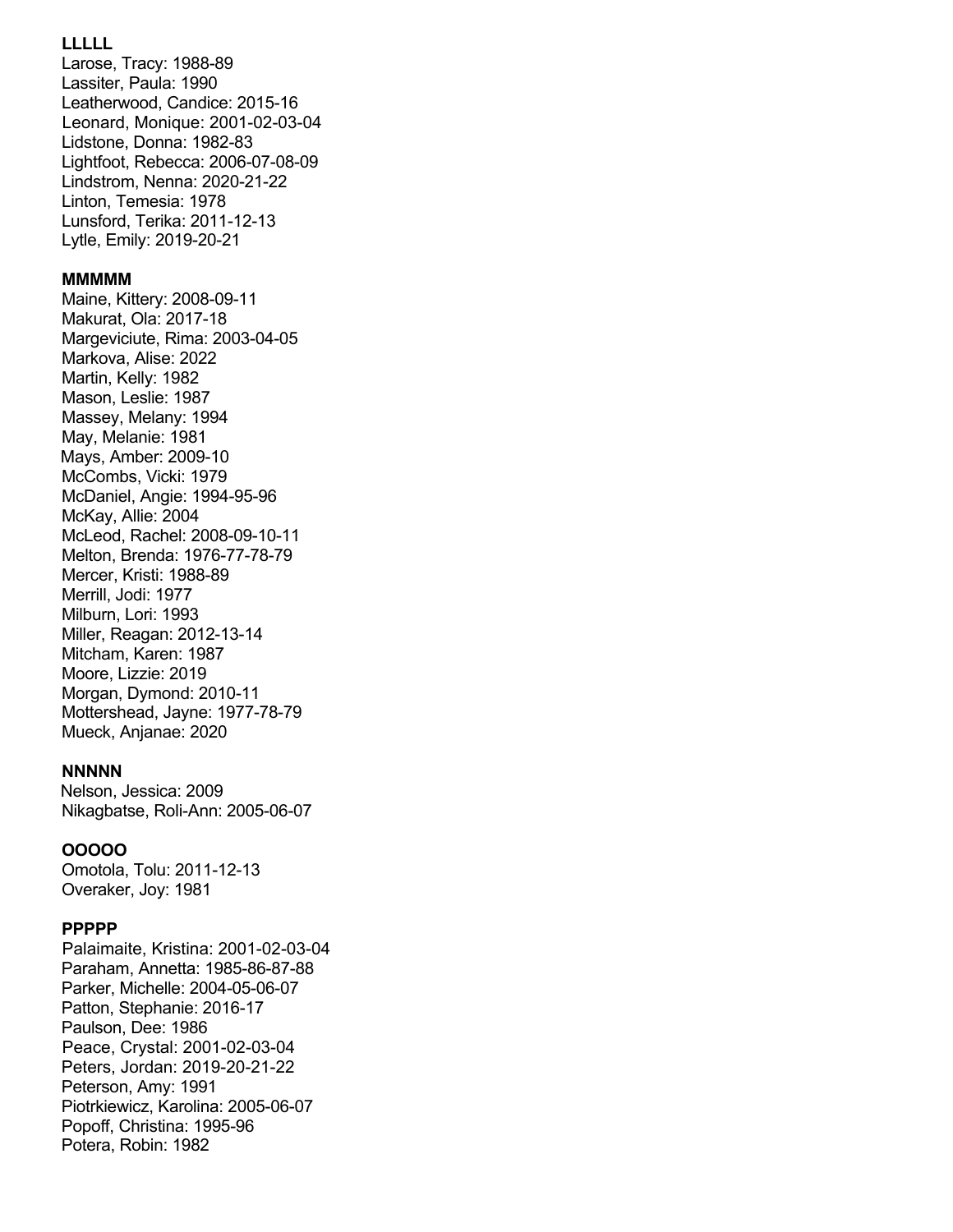#### **RRRRR**

Ralph, Beth: 1983-84 Ratcliff, Tiffany: 1995-96-97-98 Ray, Lori: 1976 Reagan, Molly: 2016-17-18 Reeves, Kimmie: 1998-99-2000 Reeves, Krystal: 1999 Rettstatt, Audrey: 2014-15-16-17 Rettstatt, Bridgette: 2018-19-20-21-22 Reynolds, Della Sue: 1994 Rininger, Ashley: 2013-14-15-16 Roberts, Missy: 1981-82-83-84 Rollins, Ellee: 2012-13-14-15 Rollyson, Laura: 2000-01-02 Rorer, Janet: 1989-90-91

#### **SSSSS**

Sanders, Cathy: 1979 Sanders, Mickayla: 2014-15-16 Schwasnick, Sandy: 1991-92 Sellers, Lela: 2017-18 Simmonds, Cathy: 1978 Simms, Crista: 1976 Singletary, Ella: 1978 Sissay, Melat: 2019-20-21 Skinner, Linda: 1979-80 Sloof, Irene: 1998-99-2000-01 Smeenge, Priscilla: 2021-22 Smigelskaite, Egle: 2005-06-07-08 Smiley, Julie: 1979 Smith, Beth: 1978 Smith, Heather: 2008 Smuda, Bella: 2021-22 Snodgrass, Sharon: 1979-81-82 Sousa, Ana: 2001-02-03 Splawn, Melinda: 1979 Spurlock, Jennifer: 1997-99 Stallings, Nyah: 2021-22 Stanfield, Pam: 1985-86-87-88 Staugaitiene, Daina: 2002-03-04-05 Steckis, Nicole: 1991 Steffen, Cindy: 1978 Stewart, Anji: 1993 Stinnett, Genie: 1994-95-96-97 Stotmeister, Emily: 2014 Stovall, Kaitlyn: 2017 Stricklin, Lisa: 1984

## **TTTTT**

 Tharp, Kristal: 2002-03-04-05 Thomson, Cynthia: 1990-91-92-93 Thomson, Rebecca: 1993 Todd, Asia: 2020 Towson, Lisa: 1985-86-87

#### **UUUUU**

Ucar, Melis: 2018-19 Usaite, Kristina: 2002